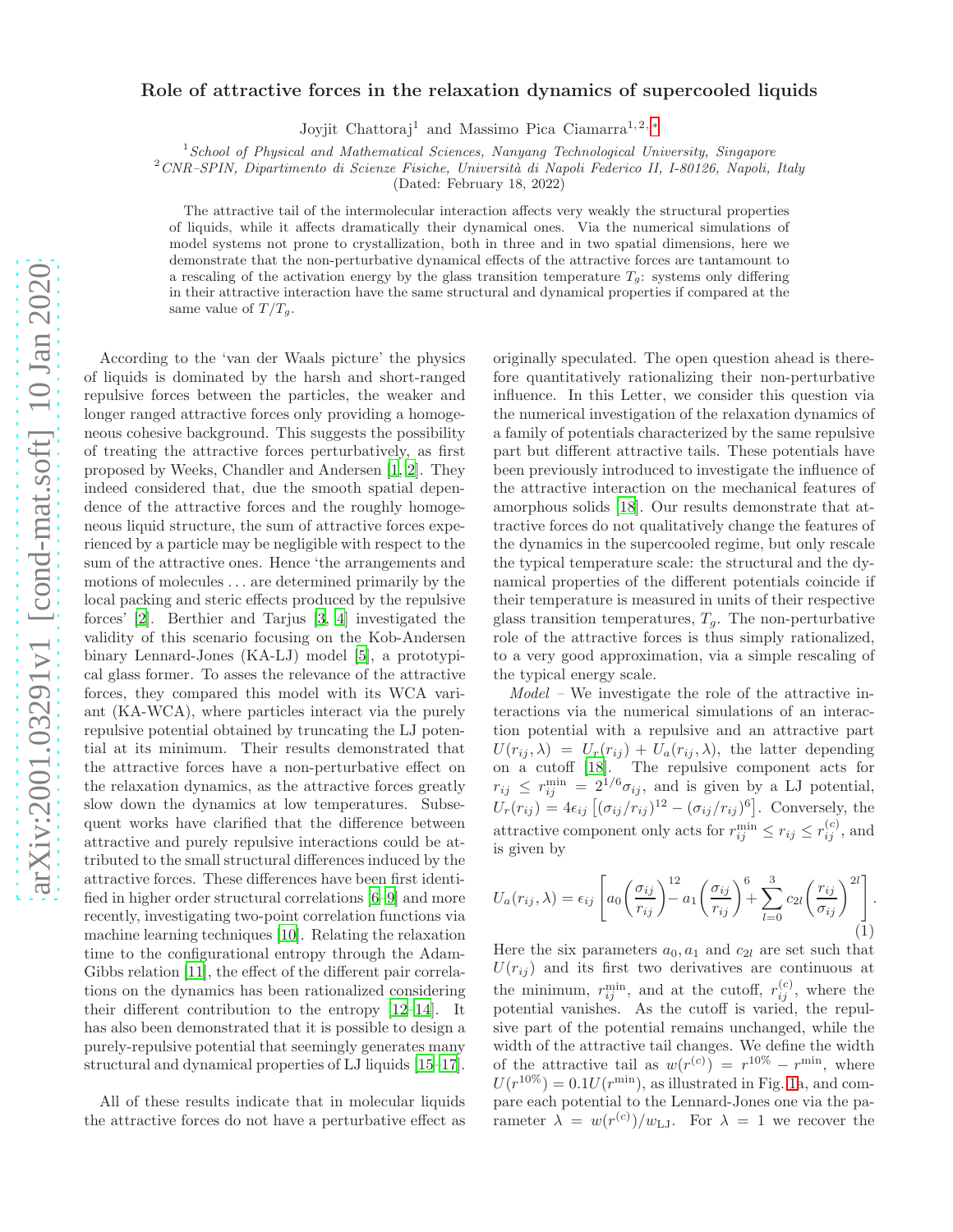

FIG. 1. (a) The interaction potentials used in this study, and (b) dependence of their relaxation time on the inverse temperature. In (b), dashed lines are Arrhenius fits describing the high-temperature relaxation. (c) accumulated deviation  $\int_0^\infty \Delta(r;T)dr$  where  $\Delta(r;T) = |g_\lambda(r;T) - g_{WCA}(r;T)|.$  (d) between two radial distribution functions  $g(r)$  defined as  $\Delta =$ the ratio between the net attractive and the net repulsive force acting on a particle, averaged over all particles, increases upon supercooling.

LJ potential, while in the limit  $\lambda \to 0$  the attraction range vanishes and the potential becomes discontinuous at its minimum. We have investigated the above potential for different values of  $\lambda$ . Here we focus on two extreme values,  $\lambda = 0.08$  and  $\lambda = 0.87$ , the other values behaving in an analogous way. Beside investigating the above potentials, we also consider the WCA one,  $U_{WCA} = U_r(r_{ij}) + c_{ij}$ , where the constant  $c_{ij}$  is such that the potential vanishes continuously at  $r_{ij}^{\min}$ . The WCA potential, which is not formally obtained from our po-tential of Eq. [1,](#page-5-1) would correspond to the  $\lambda \to \infty$  limit. Finally, in the Supplementary Material [\[19](#page-4-15)] we present results suggesting that our results do not depend on the specific form of the attractive potential.

To prevent crystallization and demixing [\[20](#page-4-16)] we study polydisperse systems with  $\epsilon_{ij} = \epsilon$ ,  $\sigma_{ij} = (\sigma_i + \sigma_j)/2$ , and  $\sigma_i$  is drawn from a uniform random distribution in the range [0.8:1.2]. We use  $\sigma$ ,  $\epsilon$  and the mass of the particles m as units of length, energy and mass, respec-

tively. In the numerical simulations [\[21](#page-4-17)], we first equilibrate the system at the desired value of the temperature T and of the density  $\rho$  via NVT simulations, and then perform production runs in the NVE ensemble. All measures are taken in thermal equilibrium, when the system displays no aging behavior. We focus on three dimensional (3d) systems with  $N = 32000$  particles, but we will also show that our main result remains valid in two spatial dimensions (2d). We consider two values of the density,  $\rho = 1.07$ , and  $\rho = 1.15$ . We remark that at the smallest temperature which we investigate the coexisting density for  $\lambda = 0.87$  is  $\rho_{\text{coex}} \simeq 0.97$ . Hence, we are investigating density values close to the coexistence region, where the role of attractive forces is expected to be of great relevance.

Results – We measure the structural relaxation time  $\tau_{\alpha}$ from the decay of the self-intermediate scattering function  $F_s(q,t) = \frac{1}{N} \langle \sum_{j=1}^N e^{iq \cdot (r_j(t)-r_j(0))} \rangle$ , with  $q \simeq 7$ corresponding to the first peak position of the static structure factor. Specifically, we extract  $\tau_{\alpha}$  by fitting  $F_s$  curves with exponential function  $\sim e^{-t/\tau_{\alpha}}$  in the interval of  $F_s \in [e^{-1} \pm 0.1]$ . Fig. [1b](#page-5-0) illustrates the dependence of the relaxation time on the inverse temperature for  $\lambda = 0.08$  and  $\lambda = 0.87$ , and for the WCA model. We have checked that  $\lambda = 0.87$  is already in the  $\lambda \rightarrow 1$  limit in the considered temperature range, meaning that the system behaves as a LJ ones. In all cases, the relaxation time exhibits a crossover from an Arrhenius to a super-Arrhenius temperature dependence, as in fragile glass-formers. At low temperature, the relaxation time of the WCA,  $\lambda = \infty$ , is smaller than that observed at  $\lambda = 0.87$ , which is smaller than that at  $\lambda = 0.08$ . Hence, as the attraction range decreases, the dynamics slows down. This confirms previous results [\[3](#page-4-3), [10,](#page-4-8) [22\]](#page-4-18). We have also checked [\[6](#page-4-6)[–8,](#page-4-19) [10,](#page-4-8) [12](#page-4-10)] that the differences in the relaxation dynamics occur together with structural differences, we quantify comparing two-point correlation functions through the parameter  $\Delta = \int_0^\infty |g_\lambda(r; T) - g_{WCA}(r; T)| dr$  [\[22,](#page-4-18) [23\]](#page-4-20). Panel c demonstrates that, as the temperature decreases, the structure of attractive potentials increasingly deviates from that of the WCA, and that the deviation becomes larger with the shorter range of the attractive interaction.

This observed behavior is consistent with the failure of the perturbation picture of liquids [\[1\]](#page-4-1), according to which the sum of the attractive forces experienced by a particle should be small and negligible with respect to the sum of the repulsive forces experienced by the same particle. To explicitly verify that this assumption fails we evaluate the average net attractive force acting on the particles  $f_a = \langle |f_a^{(i)}| \rangle$ , where  $f_a^{(i)} = \sum_j f_{ij}(r_{ij})\theta(r_{ij} - \theta)$  $r_{ij}^{\min}$ ) is the net attractive force acting on particle  $i, \theta(.)$ being the Heaviside step function; similarly, we evaluate the average value of the magnitude of the net repulsive force acting on the particles,  $f_r$ . For the attractive forces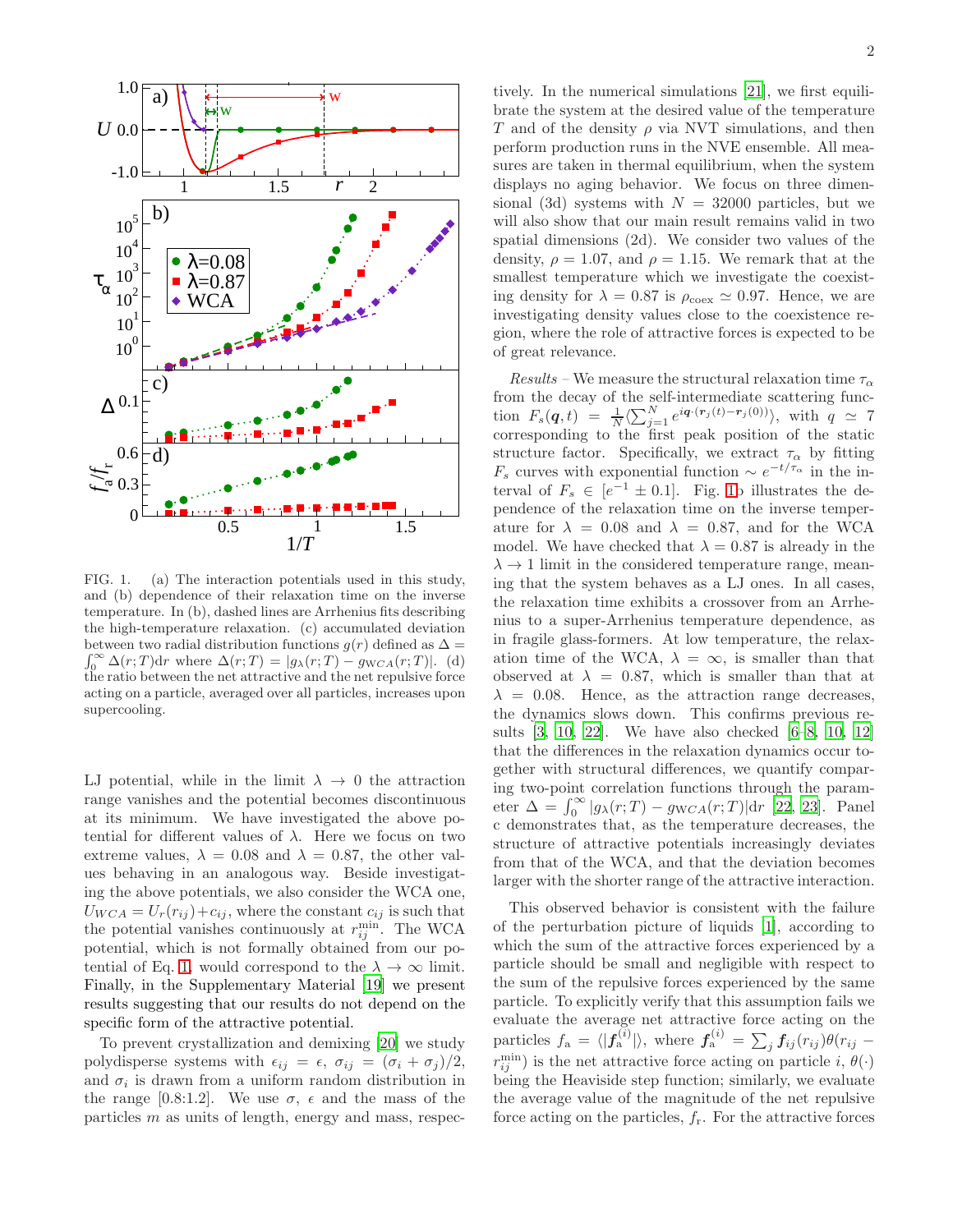

<span id="page-2-0"></span>FIG. 2. The main panel illustrates the dependence of  $\log(\tau_{\alpha}/\tau_0)$  on  $T_q/T$  for different potentials, as indicated. Full symbols are for  $\rho = 1.07$ , open ones for  $\rho = 1.15$ . A denotes a set of points  $(\lambda = 0.08, T = 0.85, \rho = 1.07)$  and  $(\lambda = 0.87, T = 0.72, \rho = 1.07)$  which have nearly same  $\tau_{\alpha}$ and similarly, **B** denotes (WCA,  $T = 0.6, \rho = 1.07$ ) and  $(\lambda = 0.87, T = 0.75, \rho = 1.07)$ . The inset illustrates analogous two-dimensional results.

to act as a perturbation, one would need  $f_a/f_r \ll 1$ . Fig. [1d](#page-5-0) illustrates that  $f_a/f_r$  increases as the temperature decreases, and that it also decreases as the attraction range increases. This is qualitatively as expected. At  $\lambda = 0.87$  the attractive forces may still account for 10% of the repulsive ones: they are not small enough to be negligible. Notice that, regardless of the attraction range, in the  $T \to 0$  limit  $f_a/f_r \to 1$ , as the system reaches a state of mechanical equilibrium.

Having established that attractive forces play an important role in the relaxation dynamics, we now consider if they change the dynamics quantitatively, or also qualitatively. To this end, we investigate the Angell's plot [\[24](#page-4-21)] by operatively defining the glass transition temperature  $T_g$  as that at which the relaxation time reaches  $\tau_\alpha = 10^4$ . We find  $T_g = 0.61$  for the WCA model,  $T_g = 0.76$  for  $\lambda = 0.87$  and  $T<sub>g</sub> = 0.9$  for  $\lambda = 0.08$ . Fig. [2](#page-2-0) shows that when plotted versus  $T_q/T$  the data of Fig. [1b](#page-5-0) collapse on a same master curve, at low temperature. Implying that all systems have the same fragility. Notice that for dimensional consistency in Fig. [2](#page-2-0) we have also rescaled the relaxation time by  $\tau_0 = 1/\sqrt{T}$ . We have verified that the collapse is robust and not affected by the definition of  $T_q$ . The inset of Fig. [1\(](#page-5-0)b) shows that qualitatively analogous results hold in two dimensions. We have therefore reached the first important message of our investigation: the non-perturbative effect of the attractive forces on the dynamics of supercooled liquids can be taken into account via a simple rescaling of the activation energy, for the model systems we have considered. Note that the data collapse also holds to a good approximation at high



<span id="page-2-1"></span>FIG. 3. Panels a and b illustrate the radial distribution function for two different values of  $\lambda$ , and the radial dependence of their difference, i.e.,  $\Delta(r) = g_{\lambda^{(1)}}(r) - g_{\lambda^{(2)}}(r)$ , for  $T/T_q \simeq 0.94$ . Panel c compares the van-Hove distribution function of these systems, at times  $t/\tau = 10, 10^3, 10^4$ . The same quantities are illustrated in panels d-f for the WCA potential and for  $\lambda = 0.87$ , at  $T/T_q \simeq 0.98$ .

temperature, where we observe an Arrhenius relaxation,  $\tau_{\alpha} \propto \tau_0 \exp\left(\frac{\Delta E_{\rm A}}{T}\right)$ . This suggests  $T_g \propto \Delta E_{\rm A}$ .

This surprising result is related to a generalized isomorphysm induced by the attractive forces. We remind [\[25](#page-4-22), [26](#page-4-23)] that two state points of a same systems, having different densities and temperatures, are isomorph if they can be scaled into each other, meaning that their physical properties are identical when measured as a function of a thermodynamic parameter combining temperature and density. This exactly occurs in inverse power-law liquids,  $U(r) \propto r^{-n}$ , whose physical properties are fixed by  $\rho^{n/d}/T$  in d spatial dimensions. To compare systems with different interaction potentials, but same density, here we postulate  $T_a$  to be their relevant energy scale, and write the interaction energy as  $U(r_{ij},\lambda) = T_g^{(\lambda)}u(\mathbf{r})$  with  $u(\mathbf{r})$  a universal function. If this is so, then the statistical weight of configuration  $r$ ,

$$
\exp\left(-\frac{U^{(\lambda)}(r)}{T}\right) = \exp\left(-\frac{u(r)}{T/T_g^{(\lambda)}}\right),\tag{2}
$$

does not depend on  $\lambda$  if the temperature is measured in units of the glass transition temperature  $T_g^{(\lambda)}$ . We validate this prediction in Fig. [3.](#page-2-1) In panels a,b we compare the radial distribution functions at  $T/T_g \simeq 0.94$ , for  $\lambda = 0.08$  and  $\lambda = 0.87$ . In panel d,e we compare at  $T/T_q \simeq 0.98$  the WCA potential, and the  $\lambda = 0.87$ case. We observe the radial distribution functions to be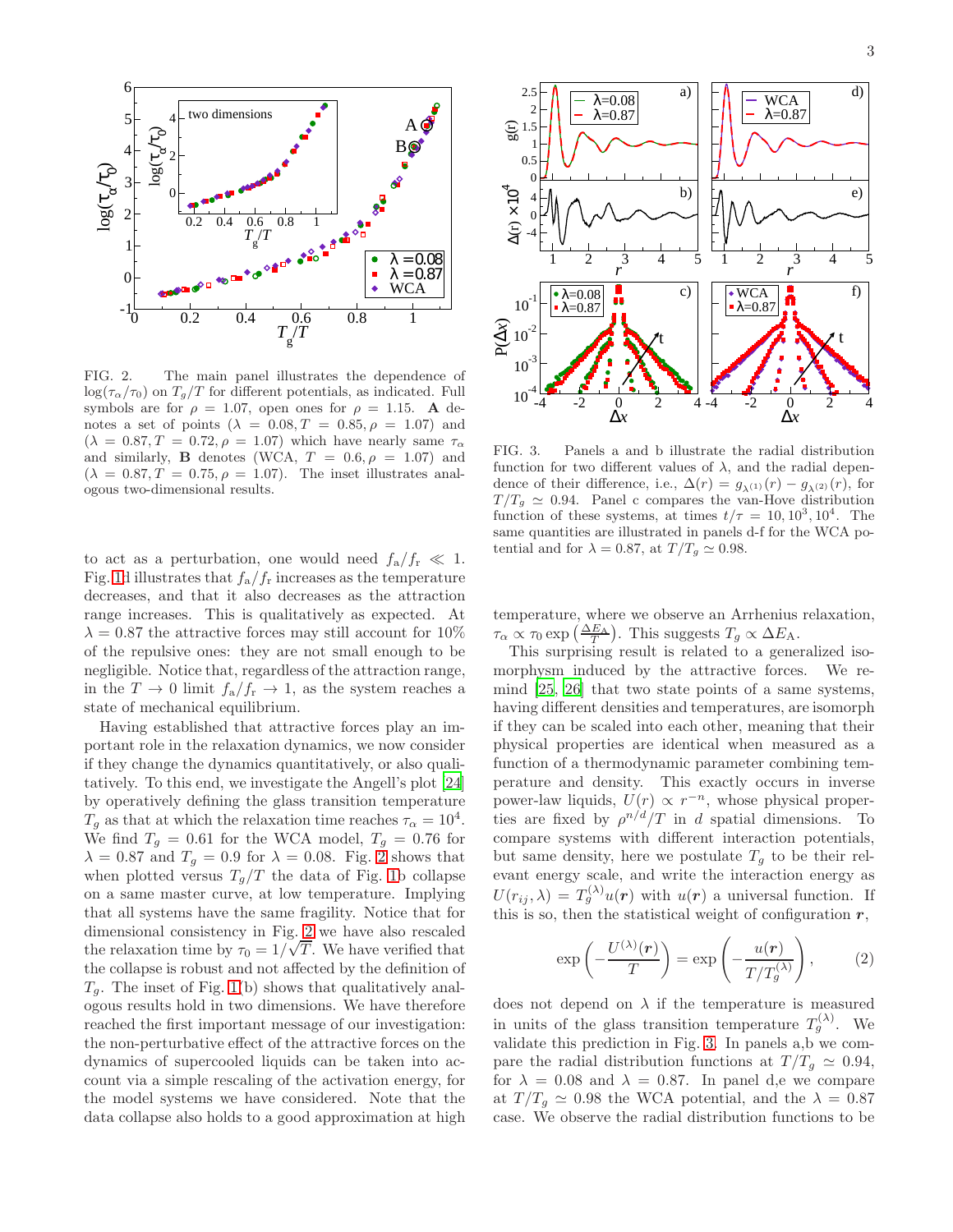indistinguishable, strongly supporting our speculation. This generalized isomorphism also holds for the dynamical properties of the system. Fig. [2](#page-2-0) already clarifies that when the temperature is measured in units of  $T<sub>g</sub>$  different potentials have the same relaxation time. In addition, we show in Fig. [3c](#page-2-1),f that state points at the same  $T/T_q$  essentially share the same van Hove distribution of particle displacements, at all times. This implies that all of the dynamical properties of different systems are essentially identical, if not in the early ballistic regime.

The picture we have discussed so far remains valid as the density of the system increases. This is not surprising, as on increasing the density the role of the attractive forces become less and less relevant, so that the structural and the dynamical properties of the different systems converge. This also occurs in KA-LJ systems [\[22\]](#page-4-18). We have also checked that the picture remains true at lower density, as long as the investigated state points are not within the liquid-gas coexistence curve, for the attractive systems.

Previous results have shown that rescaling the temperature via a typical energy is not enough to rationalize the difference in the relaxation dynamics of the KA-LJ and of the KA-WCA A-B 80-20 binary mixture [\[4](#page-4-4), [27](#page-4-24)]. In the KA-WCA model the fragility is density dependent, and in the KA-LJ it is again density independent [\[3](#page-4-3), [4\]](#page-4-4). On the contrary, we find the fragility to be potential and density independent. We investigate the origin of this discrepancy considering that the KA model differs from our model in two aspects. First, the KA model uses a binary rather than a continuous size polydispersity. Secondly, the mixing rule involves both the energy scales and the particle size, as  $\epsilon_{AA} = \epsilon$ ,  $\epsilon_{BB} = \epsilon/2$ ,  $\epsilon_{AB} = 1.5\epsilon$ .  $\sigma_{AA} = \sigma$ ,  $\sigma_{BB} = 0.88\sigma$ ,  $\sigma_{AB} = 0.8\sigma$  [\[5](#page-4-5), [28\]](#page-4-25). To separately check the role of these two differences we perform simulations of an A-B 80-20 mixture using the energy mixing rule of the KA model, but a continuous polydispersity with  $\sigma$  uniformly distributed in the [0.8:1.2] range. We fix the density to  $\rho = 1.07$  and consider 80% randomly chosen particles of type A, the other of type B. Fig. [4](#page-3-0) shows the characteristic relaxation time over T for these systems (full symbols). For comparison, the figure also presents data obtained without any mixing in energy,  $\epsilon_{AA} = \epsilon_{BB} = \epsilon_{AB} = \epsilon$ . For  $\lambda = 0.87$ , energy mixing slightly slows down the dynamics. Conversely, for the WCA case it substantially speeds it up. However, as illustrated in the inset of Fig. [4,](#page-3-0) all data can be again collapsed by rescaling the temperature by the glass transition temperature. Hence, also in the presence of polydispersity in  $\epsilon$  the attraction does not lead to qualitative changes in the relaxation dynamics, in the supercooled regime. We therefore conclude that the fragility dependence [\[3](#page-4-3), [4\]](#page-4-4) of the KA-WCA model is strongly affected by size bidispersity.

In this respect, we have noticed that the bidispersity of KA-WCA is actually not enough to prevent its crys-



<span id="page-3-0"></span>FIG. 4. (a) Comparison of  $\tau_{\alpha}$  between polydisperse systems (open symbols) and systems including both radial polydispersity and binary KA-type interaction strength (filled symbols). (inset)  $\log(\tau_\alpha/\tau_0)$  as a function of  $T_g/T$  for binary KA-type interaction  $\epsilon$ .

tallization [\[29\]](#page-4-26), and that it is actually easier to crystallize the KA-WCA than the KA-LJ, which also crystallizes [\[30\]](#page-4-27). This suggests that the density dependence of the fragility of the KA-WCA [\[3,](#page-4-3) [4](#page-4-4)] might be attributed to the presence of density and temperature dependent crystalline patches, or locally preferred structures [\[6](#page-4-6)].

We have shown that the non-perturbative effect of the attractive forces on the dynamics of liquids can be taken into account via a rescaling of the relaxation energy scale: systems only differing in their attractive interaction have the same structural and dynamical properties at the same value of  $T/T_g$ , where  $T_g$  is their respective glass transition temperature. Determining this energy scale from structural properties of the system remains an open issue. We have checked that this picture holds in the liquid region of the phase diagram, also close to the coexistence curve.

An important consequence of our finding is that the fragility is not affected by the attractive forces, but only by the repulsive ones which more directly control the local structure. This supports previous results which have linked the fragility to the emergence of locally favoured structures [\[31](#page-4-28)[–34\]](#page-4-29) and also to the steepness of the repulsive potentials [\[35\]](#page-4-30). While we do have shown in the SM [\[19](#page-4-15)] that our results are robust with respect to changes of the functional form of the attractive tails, we remain cautious about the generality of the role of attractive forces in the limit of very small attractive wells, where a re-entrant glass transition may occur [\[36](#page-4-31)]. We finally remark that it has been shown that the glassy fragility is correlated with soft elastic modes [\[37,](#page-4-32) [38](#page-4-33)]. It is then interesting to understand how density of states behave for such polydisperse glasses where the fragility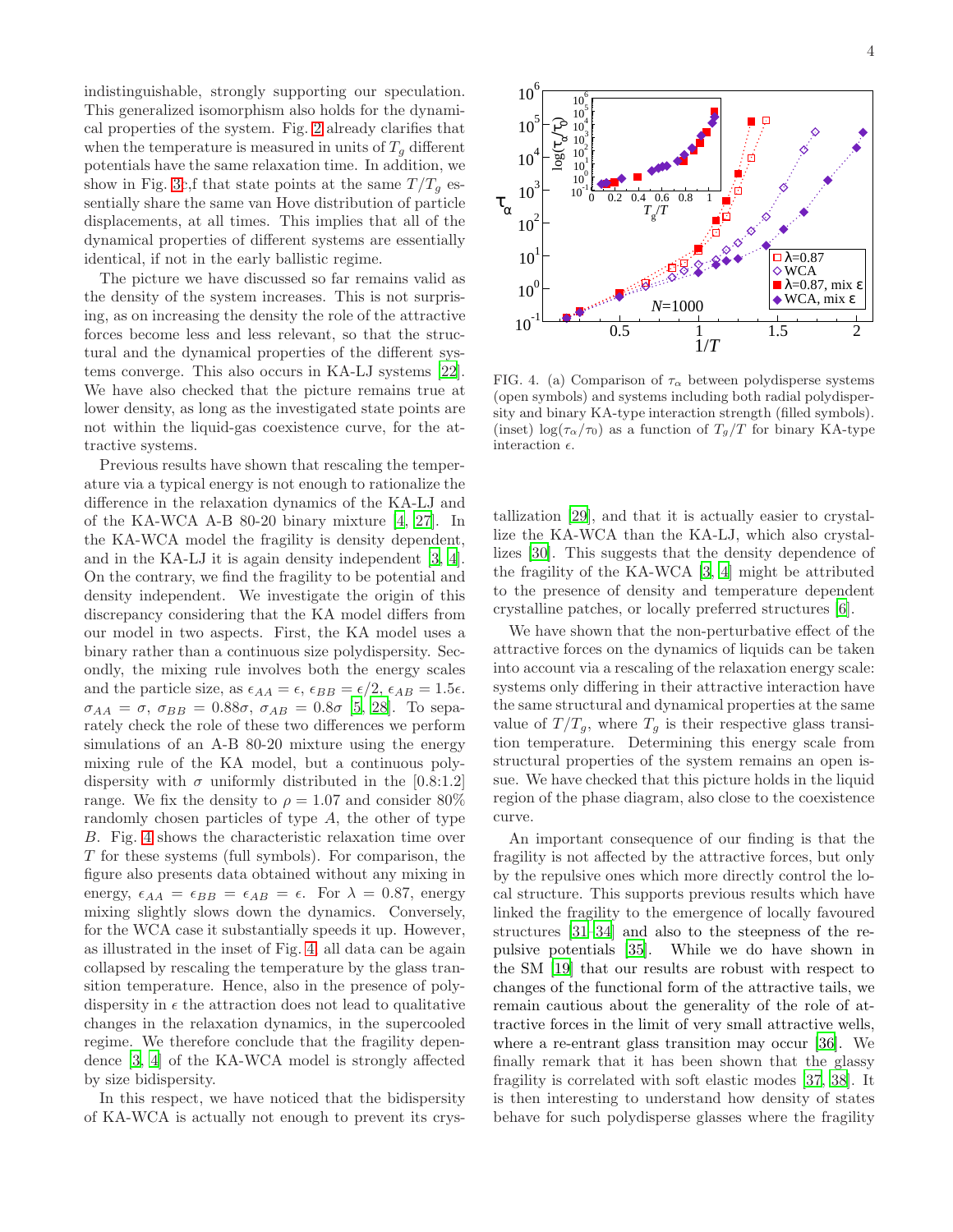remains unaltered by attraction forces. We keep this question for future investigation.

We thank Gilles Tarjus, Srikanth Sastry, Itamar Procaccia and Li Yanwei for useful discussions. We acknowledge the support from the Singapore Ministry of Education through the Academic Research Fund (Tier 2) MOE2017-T2-1-066 (S), and from the NSCC for granting computational resources.

<span id="page-4-0"></span><sup>∗</sup> [massimo@ntu.edu.sg](mailto:massimo@ntu.edu.sg)

- <span id="page-4-1"></span>[1] J. D. Weeks, D. Chandler, and H. C. Andersen, The Journal of Chemical Physics 54, 5237 (1971).
- <span id="page-4-2"></span>[2] D. Chandler, J. D. Weeks, and H. C. Andersen, Science 220, 787 (1983).
- <span id="page-4-3"></span>[3] L. Berthier and G. Tarjus, Physical Review Letters 103, 170601 (2009).
- <span id="page-4-4"></span>[4] L. Berthier and G. Tarjus, The Journal of Chemical Physics 134, 214503 (2011).
- <span id="page-4-5"></span>[5] W. Kob and H. C. Andersen, Physical Review Letters 73, 1376 (1994).
- <span id="page-4-6"></span>[6] D. Coslovich, Physical Review E 83, 051505 (2011).
- [7] D. Coslovich, The Journal of Chemical Physics 138, 12A539 (2013).
- <span id="page-4-19"></span>[8] G. M. Hocky, T. E. Markland, and D. R. Reichman, Physical Review Letters 108, 225506 (2012).
- <span id="page-4-7"></span>[9] Y.-W. Li, Y.-L. Zhu, and Z.-Y. Sun, Physical Review E 94, 062601 (2016).
- <span id="page-4-8"></span>[10] F. P. Landes, G. Biroli, O. Dauchot, A. J. Liu, and D. R. Reichman, arXiv preprint [arXiv:1906.01103](http://arxiv.org/abs/1906.01103) (2019).
- <span id="page-4-9"></span>[11] G. Adam and J. H. Gibbs, The Journal of Chemical Physics 43, 139 (1965).
- <span id="page-4-10"></span>[12] A. Banerjee, S. Sengupta, S. Sastry, and S. M. Bhattacharyya, Physical review letters 113, 225701 (2014).
- [13] A. Banerjee, M. K. Nandi, S. Sastry, and S. M. Bhattacharyya, The Journal of Chemical Physics 145, 034502  $(2016)$
- <span id="page-4-11"></span>[14] A. Banerjee, M. K. Nandi, S. Sastry, and S. Maitra Bhattacharyya, The Journal of Chemical Physics 147, 024504  $(2017)$ .
- <span id="page-4-12"></span>[15] U. R. Pedersen, T. B. Schrøder, and J. C. Dyre, Physical Review Letters 105, 157801 (2010).
- [16] L. Bøhling, A. A. Veldhorst, T. S. Ingebrigtsen, N. P. Bailey, J. S. Hansen, S. Toxvaerd, T. B. Schrøder, and J. C. Dyre, Journal of Physics: Condensed Matter 25, 032101 (2012).
- <span id="page-4-13"></span>[17] Z. E. Dell and K. S. Schweizer, Physical Review Letters 115, 205702 (2015).
- <span id="page-4-14"></span>[18] O. Dauchot, S. Karmakar, I. Procaccia, and J. Zylberg, Physical Review E 84, 046105 (2011).
- <span id="page-4-15"></span>[19] See Supplemental Material at XXX for a study of the effect of the functional form of the attractive potential.
- <span id="page-4-16"></span>[20] F. Leonforte, R. Boissiere, A. Tanguy, J. Wittmer, and J.-L. Barrat, Physical Review B 72, 224206 (2005).
- <span id="page-4-17"></span>[21] S. Plimpton, Journal of Computational Physics 117, 1 (1995).
- <span id="page-4-18"></span>[22] L. Wang and N. Xu, Physical Review Letters 112, 055701 (2014).
- <span id="page-4-20"></span>[23] T. S. Ingebrigtsen, T. B. Schrøder, and J. C. Dyre, Physical Review X 2, 011011 (2012).
- <span id="page-4-21"></span>[24] C. A. Angell, Science 267, 1924 (1995).
- <span id="page-4-22"></span>[25] N. Gnan, T. B. Schrøder, U. R. Pedersen, N. P. Bailey, and J. C. Dyre, The Journal of Chemical Physics 131, 234504 (2009).
- <span id="page-4-23"></span>[26] J. C. Dyre, Physical Review E 88, 042139 (2013).
- <span id="page-4-24"></span>[27] Y. S. Elmatad, D. Chandler, and J. P. Garrahan, The Journal of Physical Chemistry B 114, 17113 (2010).
- <span id="page-4-25"></span>[28] W. Kob and H. C. Andersen, Physical Review E 51, 4626 (1995).
- <span id="page-4-26"></span>[29] J. Chattoraj and M. Pica Ciamarra, in preparation.
- <span id="page-4-27"></span>[30] U. R. Pedersen, T. B. Schrøder, and J. C. Dyre, Physical Review Letters 120, 165501 (2018).
- <span id="page-4-28"></span>[31] D. Coslovich and G. Pastore, [The Journal of Chemical Physics](http://dx.doi.org/10.1063/1.2773716) 127, 124504 (2007).
- [32] C. P. Royall and S. R. Williams, Physics Reports **560**, 1 (2015).
- [33] C. Xia, J. Li, Y. Cao, B. Kou, X. Xiao, K. Fezzaa, T. Xiao, and Y. Wang, Nature Communications 6, 8409 (2015).
- <span id="page-4-29"></span>[34] D. Wei, J. Yang, M.-Q. Jiang, L.-H. Dai, Y.-J. Wang, J. C. Dyre, I. Douglass, and P. Harrowell, The Journal of Chemical Physics 150, 114502 (2019).
- <span id="page-4-30"></span>[35] L. Wang, P. Guan, and W. Wang, The Journal of chemical physics 145, 034505 (2016).
- <span id="page-4-31"></span>[36] G. Foffi, C. De Michele, F. Sciortino, and P. Tartaglia, Physical review letters 94, 078301 (2005).
- <span id="page-4-32"></span>[37] H. Shintani and H. Tanaka, Nature Materials 7, 870 (2008).
- <span id="page-4-33"></span>[38] L. Yan, G. Düring, and M. Wyart, Proceedings of the National Academy of Sciences 110, 6307 (2013).